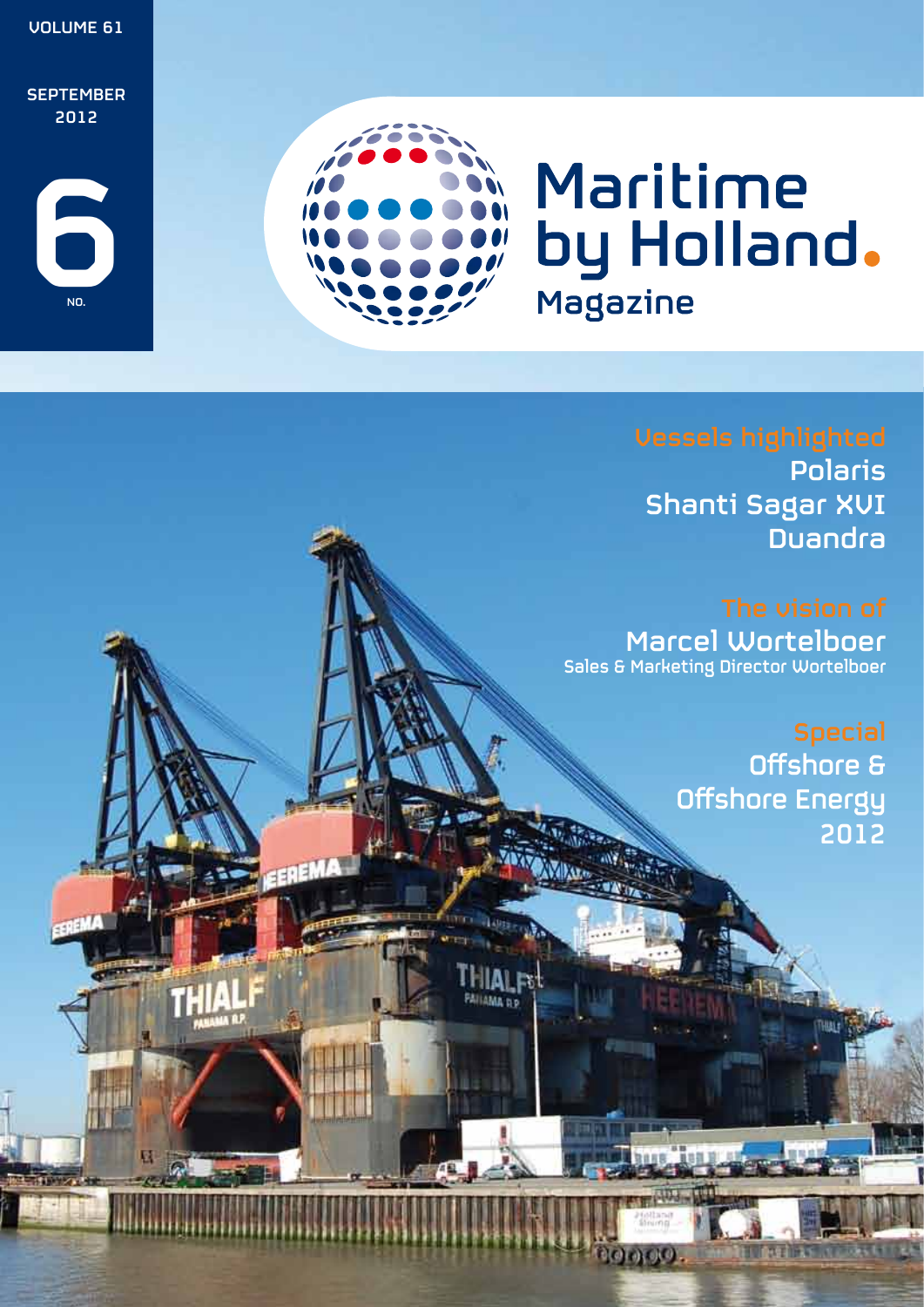Jotun is a leading global producer and distributor of coating systems, delivering to several industries, including marine and offshore. From buildings to bridges to vessels and offshore structures, there are almost no areas that go untouched by Jotun's coatings. Marc Groenewoud, account manager offshore at Jotun, states: "Our scope of products covers a complete range of coating systems offering our clients the right product for each situation. As part of a total solution Jotun employees are helping their clients to protect property during the whole lifecycle of their property.''

## SeaQuantum and Baltoflake

When asked to mention one of their bestknown products, Marc Groenewoud states that their SeaQuantum range is one of the best antifouling available on the market. A good antifouling prevents the growth of organisms on a ship's hull making sure that the ship will maintain its speed and at the same time reduce fuel oil consumption. Marc Groenewoud: "Our SeaQuantum range is an advanced antifouling containing environmentally acceptable biocides. Not only used within the marine industry - e.g.

fast sailing container vessels and tankers - but also on static structures in the offshore market, were the coating has a guaranteed stay of at least five years, fouling-free. Another key product in our product scope is Baltoflake, a NORSOK prequalified coating system. This coating gives offshore structures high-end protection against abrasion and corrosion in the most hostile environments, with more than three decades of excellent track record."

The offshore industry is an extremely demanding market, but Jotun has made name for themselves within this industry and their coatings now protect hundreds of offshore structures worldwide.

### Self adhesive foil

"Dry-docking could be a thing of the past with Thorn-D", states Eric Pieters, commercial director at Micanti. The fairly young company, located in Amsterdam, the Netherlands, is the producer of Thorn-D, a new and revolutionary antifouling. "Thorn-D can be even placed on the vessel underwater in case of necessity, saving companies time."

# The issue of coatings

**Economically, the growth of organisms on the hull of a ship will mean trouble. Ships move slower through the water, consuming more fuel and thus increase costs for a ship owner. Several companies share their coating products and knowledge with Maritime by Holland Magazine.**



© Reprinted from Maritime by Holland, No. 6, September 2012, www.maritimeholland.com. Publisher: Navingo BV, www.navingo.com